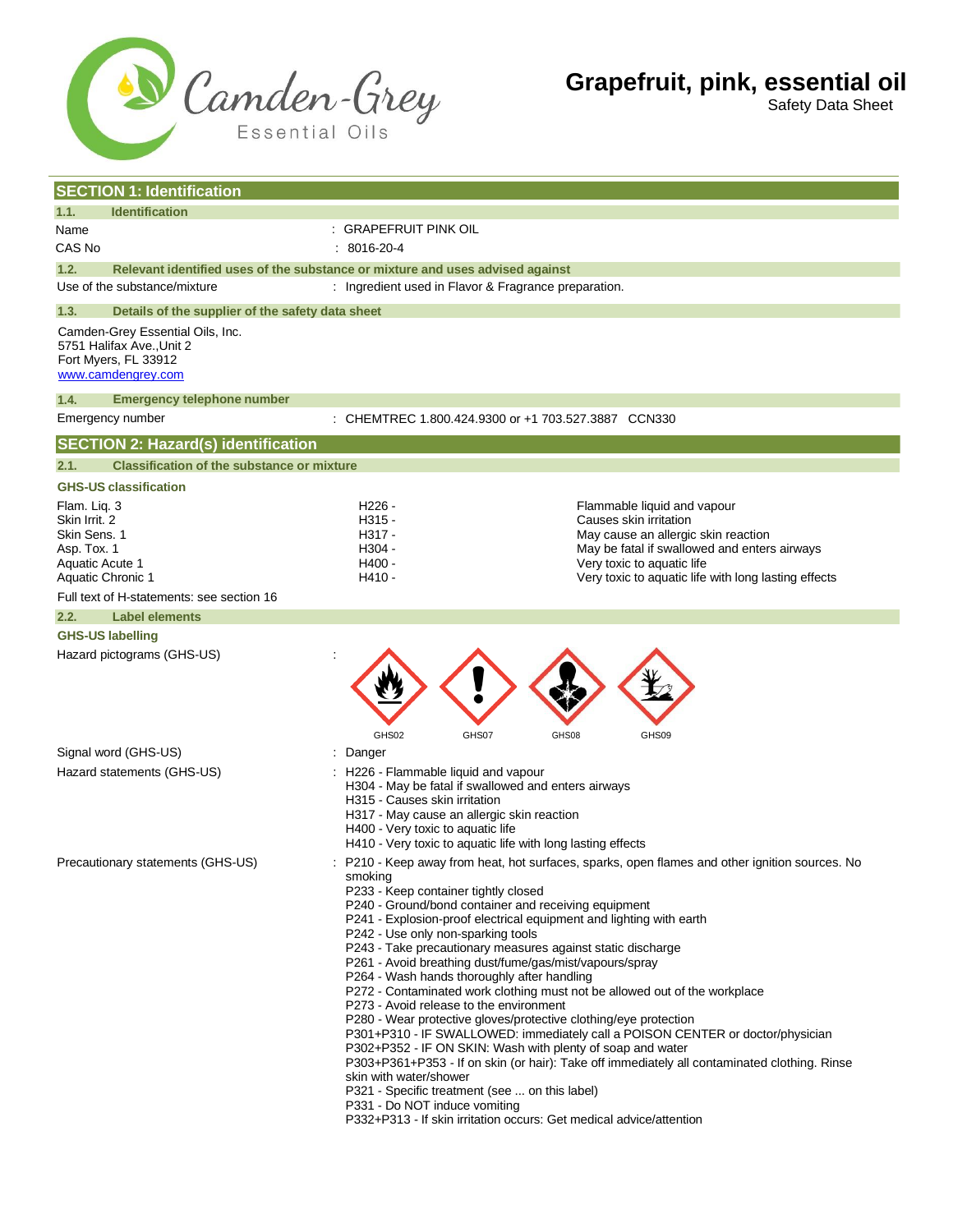Safety Data Sheet

P333+P313 - If skin irritation or rash occurs: Get medical advice/attention

P362+P364 - Take off contaminated clothing and wash it before reuse

- P363 Wash contaminated clothing before reuse
- P370+P378 In case of fire: Use ... to extinguish
- P391 Collect spillage
- P403+P235 Store in a well-ventilated place. Keep cool
- P405 Store locked up
- P501 Dispose in a safe manner in accordance with local/national regulations

#### **2.3. Other hazards**

No additional information available

**2.4. Unknown acute toxicity (GHS US)**

Not applicable

### **SECTION 3: Composition/information on ingredients**

#### **3.1. Substance**

Not applicable

#### **3.2. Mixture**

| <b>Name</b> | <b>Product identifier</b> | $\%$    | <b>GHS-US classification</b>                                                                                                              |
|-------------|---------------------------|---------|-------------------------------------------------------------------------------------------------------------------------------------------|
| d-Limonene  | (CAS No) 5989-27-5        | $>= 80$ | Flam. Liq. 3, H226<br>Skin Irrit. 2, H315<br>Skin Sens. 1B, H317<br>Asp. Tox. 1, H304<br>Aquatic Acute 1, H400<br>Aquatic Chronic 1, H410 |
| Myrcene     | (CAS No) 123-35-3         | $1 - 5$ | Flam. Lig. 3, H226<br>Skin Irrit. 2, H315<br>STOT SE 3, H335<br>Asp. Tox. 1, H304                                                         |

#### Full text of H-statements: see section 16

| <b>SECTION 4: First aid measures</b>                                                                               |                                                                                                                                                                                                                                                                                                                                                                                    |
|--------------------------------------------------------------------------------------------------------------------|------------------------------------------------------------------------------------------------------------------------------------------------------------------------------------------------------------------------------------------------------------------------------------------------------------------------------------------------------------------------------------|
| <b>Description of first aid measures</b><br>4.1.                                                                   |                                                                                                                                                                                                                                                                                                                                                                                    |
| First-aid measures general                                                                                         | : Never give anything by mouth to an unconscious person. If you feel unwell, seek medical<br>advice (show the label where possible). Call a physician immediately.                                                                                                                                                                                                                 |
| First-aid measures after inhalation                                                                                | : Remove person to fresh air and keep comfortable for breathing. Allow breathing of fresh air.<br>Allow the victim to rest.                                                                                                                                                                                                                                                        |
| First-aid measures after skin contact                                                                              | : Wash with plenty of soap and water. Wash contaminated clothing before reuse. If skin irritation<br>occurs: Get medical advice/attention. Specific treatment (see  on this label). If skin irritation or<br>rash occurs: Rinse skin with water/shower. Remove/Take off immediately all contaminated<br>clothing. If skin irritation or rash occurs: Get medical advice/attention. |
| First-aid measures after eye contact                                                                               | : Rinse immediately with plenty of water. Obtain medical attention if pain, blinking or redness<br>persist. Rinse eyes with water as a precaution.                                                                                                                                                                                                                                 |
| First-aid measures after ingestion                                                                                 | : Rinse mouth. Do NOT induce vomiting. Immediately call a POISON CENTER or<br>doctor/physician. Do not induce vomiting. Call a physician immediately.                                                                                                                                                                                                                              |
| 4.2.<br>Most important symptoms and effects, both acute and delayed                                                |                                                                                                                                                                                                                                                                                                                                                                                    |
| Symptoms/injuries after inhalation                                                                                 | : May cause an allergic skin reaction.                                                                                                                                                                                                                                                                                                                                             |
| : Causes skin irritation. Irritation. May cause an allergic skin reaction.<br>Symptoms/injuries after skin contact |                                                                                                                                                                                                                                                                                                                                                                                    |
| Symptoms/injuries after ingestion                                                                                  | : May be fatal if swallowed and enters airways. Risk of lung oedema.                                                                                                                                                                                                                                                                                                               |
| 4.3.                                                                                                               | Indication of any immediate medical attention and special treatment needed                                                                                                                                                                                                                                                                                                         |
| $\overline{\mathbf{T}}$ and an interest of a set of $\mathbf{I}$ and $\mathbf{II}$ and                             |                                                                                                                                                                                                                                                                                                                                                                                    |

Treat symptomatically.

|                         | <b>SECTION 5: Firefighting measures</b>               |                                                                             |
|-------------------------|-------------------------------------------------------|-----------------------------------------------------------------------------|
| 5.1.                    | <b>Extinguishing media</b>                            |                                                                             |
|                         | Suitable extinguishing media                          | : dry chemical powder. Sand. Water spray. Dry powder. Foam. Carbon dioxide. |
|                         | Unsuitable extinguishing media                        | : Do not use a heavy water stream.                                          |
| 5.2.                    | Special hazards arising from the substance or mixture |                                                                             |
| Fire hazard             |                                                       | : Flammable liquid and vapour.                                              |
| <b>Explosion hazard</b> |                                                       | : May form flammable/explosive vapour-air mixture.                          |
| Reactivity              |                                                       | : Flammable liquid and vapour.                                              |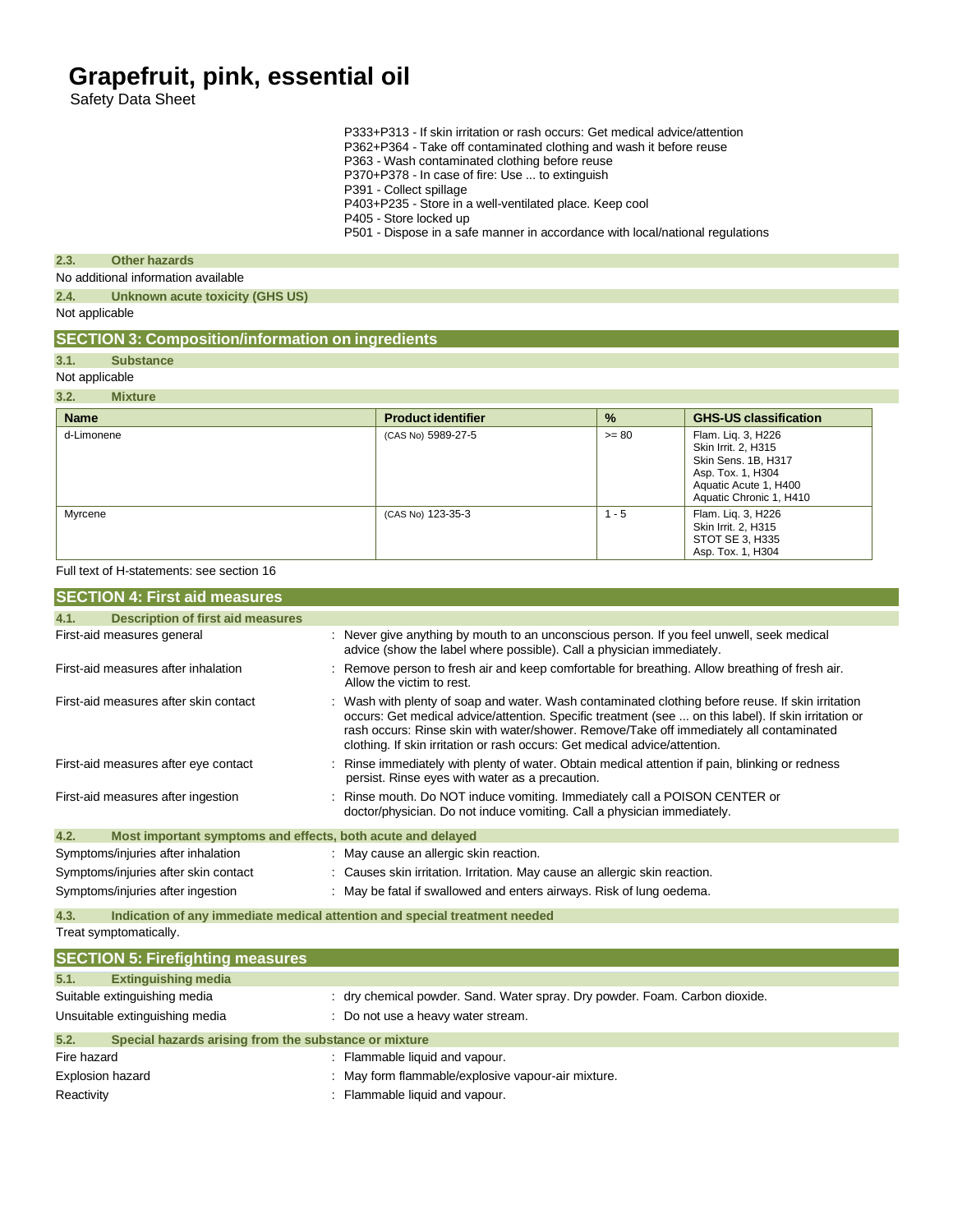Safety Data Sheet

| 5.3.<br><b>Advice for firefighters</b>                                                                                                                                                                                                                                                                                                                                                                                                                                                                                                                                                                                                                                                                                                                                                                                                                |                                                                                                                                                                                                                                                                 |  |  |
|-------------------------------------------------------------------------------------------------------------------------------------------------------------------------------------------------------------------------------------------------------------------------------------------------------------------------------------------------------------------------------------------------------------------------------------------------------------------------------------------------------------------------------------------------------------------------------------------------------------------------------------------------------------------------------------------------------------------------------------------------------------------------------------------------------------------------------------------------------|-----------------------------------------------------------------------------------------------------------------------------------------------------------------------------------------------------------------------------------------------------------------|--|--|
| Firefighting instructions<br>: Use water spray or fog for cooling exposed containers. Exercise caution when fighting any<br>chemical fire. Prevent fire-fighting water from entering environment.                                                                                                                                                                                                                                                                                                                                                                                                                                                                                                                                                                                                                                                     |                                                                                                                                                                                                                                                                 |  |  |
| Protection during firefighting                                                                                                                                                                                                                                                                                                                                                                                                                                                                                                                                                                                                                                                                                                                                                                                                                        | Do not enter fire area without proper protective equipment, including respiratory protection. Do<br>not attempt to take action without suitable protective equipment. Self-contained breathing<br>apparatus. Complete protective clothing.                      |  |  |
| <b>SECTION 6: Accidental release measures</b>                                                                                                                                                                                                                                                                                                                                                                                                                                                                                                                                                                                                                                                                                                                                                                                                         |                                                                                                                                                                                                                                                                 |  |  |
| 6.1.<br>Personal precautions, protective equipment and emergency procedures                                                                                                                                                                                                                                                                                                                                                                                                                                                                                                                                                                                                                                                                                                                                                                           |                                                                                                                                                                                                                                                                 |  |  |
| General measures                                                                                                                                                                                                                                                                                                                                                                                                                                                                                                                                                                                                                                                                                                                                                                                                                                      | : Remove ignition sources. Use special care to avoid static electric charges. No open flames. No<br>smoking.                                                                                                                                                    |  |  |
| 6.1.1.<br>For non-emergency personnel                                                                                                                                                                                                                                                                                                                                                                                                                                                                                                                                                                                                                                                                                                                                                                                                                 |                                                                                                                                                                                                                                                                 |  |  |
| Emergency procedures                                                                                                                                                                                                                                                                                                                                                                                                                                                                                                                                                                                                                                                                                                                                                                                                                                  | : Ventilate spillage area. Evacuate unnecessary personnel. No open flames, no sparks, and no<br>smoking. Avoid contact with skin and eyes. Avoid breathing dust/fume/gas/mist/vapours/spray.                                                                    |  |  |
| 6.1.2.<br>For emergency responders                                                                                                                                                                                                                                                                                                                                                                                                                                                                                                                                                                                                                                                                                                                                                                                                                    |                                                                                                                                                                                                                                                                 |  |  |
| Protective equipment                                                                                                                                                                                                                                                                                                                                                                                                                                                                                                                                                                                                                                                                                                                                                                                                                                  | Do not attempt to take action without suitable protective equipment. Equip cleanup crew with<br>proper protection. For further information refer to section 8: "Exposure controls/personal<br>protection".                                                      |  |  |
| <b>Emergency procedures</b>                                                                                                                                                                                                                                                                                                                                                                                                                                                                                                                                                                                                                                                                                                                                                                                                                           | : Ventilate area.                                                                                                                                                                                                                                               |  |  |
| 6.2.<br><b>Environmental precautions</b>                                                                                                                                                                                                                                                                                                                                                                                                                                                                                                                                                                                                                                                                                                                                                                                                              |                                                                                                                                                                                                                                                                 |  |  |
|                                                                                                                                                                                                                                                                                                                                                                                                                                                                                                                                                                                                                                                                                                                                                                                                                                                       | Avoid release to the environment. Prevent entry to sewers and public waters. Notify authorities if product enters sewers or public waters.                                                                                                                      |  |  |
| 6.3.<br>Methods and material for containment and cleaning up<br>For containment                                                                                                                                                                                                                                                                                                                                                                                                                                                                                                                                                                                                                                                                                                                                                                       | : Collect spillage.                                                                                                                                                                                                                                             |  |  |
| : Take up liquid spill into absorbent material. Soak up spills with inert solids, such as clay or<br>Methods for cleaning up<br>diatomaceous earth as soon as possible. Collect spillage. Store away from other materials.<br>Notify authorities if product enters sewers or public waters.                                                                                                                                                                                                                                                                                                                                                                                                                                                                                                                                                           |                                                                                                                                                                                                                                                                 |  |  |
| Other information                                                                                                                                                                                                                                                                                                                                                                                                                                                                                                                                                                                                                                                                                                                                                                                                                                     | Dispose of materials or solid residues at an authorized site.                                                                                                                                                                                                   |  |  |
| 6.4.<br><b>Reference to other sections</b>                                                                                                                                                                                                                                                                                                                                                                                                                                                                                                                                                                                                                                                                                                                                                                                                            |                                                                                                                                                                                                                                                                 |  |  |
|                                                                                                                                                                                                                                                                                                                                                                                                                                                                                                                                                                                                                                                                                                                                                                                                                                                       | See Heading 8. Exposure controls / Personal protection equipment. For further information refer to section 13.                                                                                                                                                  |  |  |
| <b>SECTION 7: Handling and storage</b>                                                                                                                                                                                                                                                                                                                                                                                                                                                                                                                                                                                                                                                                                                                                                                                                                |                                                                                                                                                                                                                                                                 |  |  |
| 7.1.<br><b>Precautions for safe handling</b><br>Additional hazards when processed                                                                                                                                                                                                                                                                                                                                                                                                                                                                                                                                                                                                                                                                                                                                                                     |                                                                                                                                                                                                                                                                 |  |  |
| Handle empty containers with care because residual vapours are flammable.<br>Precautions for safe handling<br>Ensure good ventilation of the work station. Wash hands and other exposed areas with mild<br>soap and water before eating, drinking or smoking and when leaving work. Provide good<br>ventilation in process area to prevent formation of vapour. No open flames. No smoking. Keep<br>away from heat, hot surfaces, sparks, open flames and other ignition sources. No smoking.<br>Ground/bond container and receiving equipment. Use only non-sparking tools. Take<br>precautionary measures against static discharge. Flammable vapours may accumulate in the<br>container. Use explosion-proof equipment. Wear personal protective equipment. Avoid contact<br>with skin and eyes. Avoid breathing dust/fume/gas/mist/vapours/spray. |                                                                                                                                                                                                                                                                 |  |  |
| Hygiene measures                                                                                                                                                                                                                                                                                                                                                                                                                                                                                                                                                                                                                                                                                                                                                                                                                                      | : Wash hands thoroughly after handling. Wash contaminated clothing before reuse.<br>Contaminated work clothing should not be allowed out of the workplace. Do not eat, drink or<br>smoke when using this product. Always wash hands after handling the product. |  |  |
| 7.2.<br>Conditions for safe storage, including any incompatibilities                                                                                                                                                                                                                                                                                                                                                                                                                                                                                                                                                                                                                                                                                                                                                                                  |                                                                                                                                                                                                                                                                 |  |  |
| <b>Technical measures</b>                                                                                                                                                                                                                                                                                                                                                                                                                                                                                                                                                                                                                                                                                                                                                                                                                             | : Proper grounding procedures to avoid static electricity should be followed. Explosion-proof<br>electrical equipment and lighting with earth. Ground/bond container and receiving equipment.                                                                   |  |  |
| Storage conditions                                                                                                                                                                                                                                                                                                                                                                                                                                                                                                                                                                                                                                                                                                                                                                                                                                    | : Keep only in the original container in a cool, well ventilated place away from : Store in a well-<br>ventilated place. Keep cool. Keep container tightly closed. Store locked up.                                                                             |  |  |
| Incompatible products                                                                                                                                                                                                                                                                                                                                                                                                                                                                                                                                                                                                                                                                                                                                                                                                                                 | Strong bases. Strong acids.                                                                                                                                                                                                                                     |  |  |
| Incompatible materials                                                                                                                                                                                                                                                                                                                                                                                                                                                                                                                                                                                                                                                                                                                                                                                                                                | Sources of ignition. Direct sunlight. Heat sources.                                                                                                                                                                                                             |  |  |
| <b>SECTION 8: Exposure controls/personal protection</b>                                                                                                                                                                                                                                                                                                                                                                                                                                                                                                                                                                                                                                                                                                                                                                                               |                                                                                                                                                                                                                                                                 |  |  |

**8.1. Control parameters**

No additional information available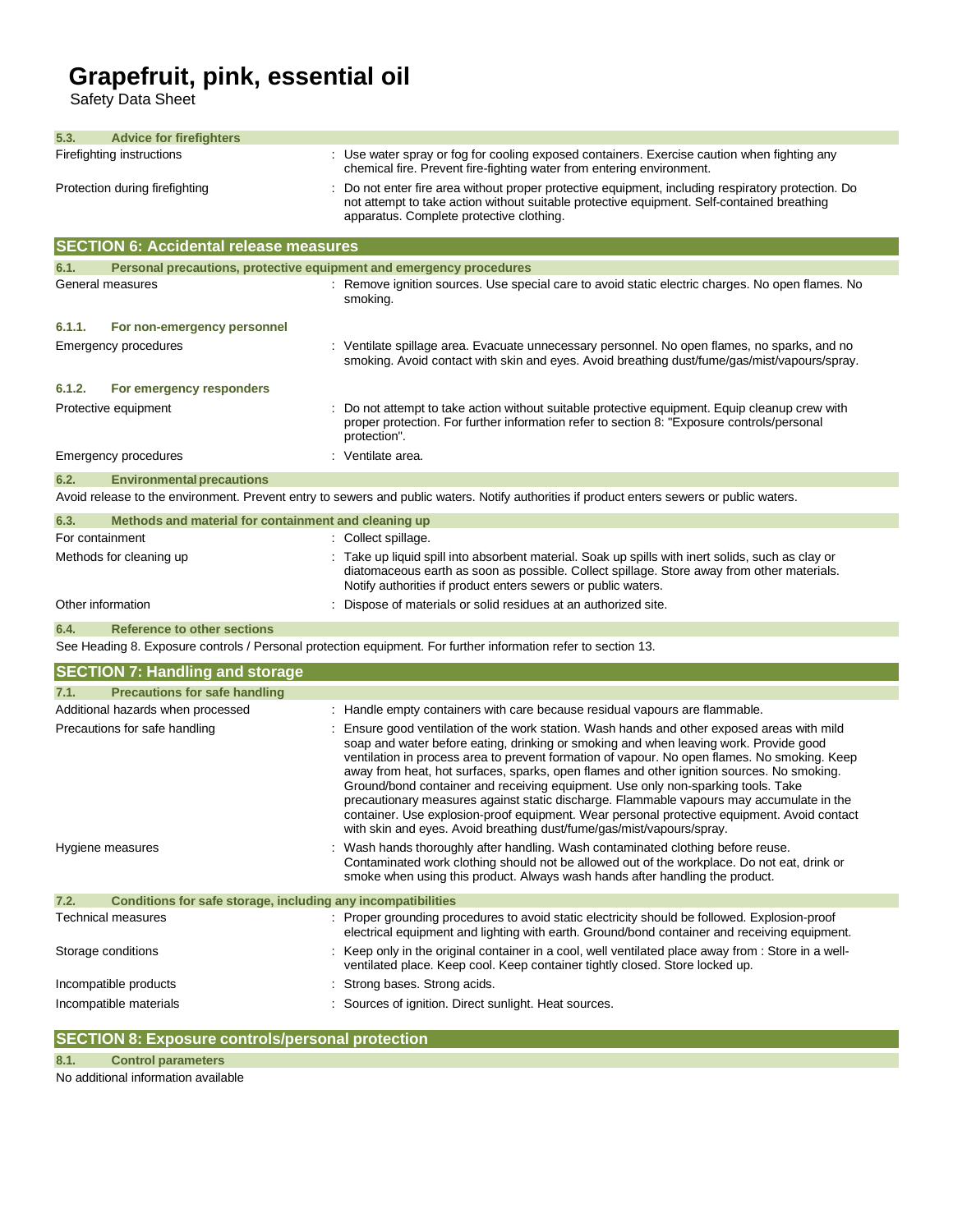Safety Data Sheet

| 8.2.<br><b>Exposure controls</b> |                                                                                |  |
|----------------------------------|--------------------------------------------------------------------------------|--|
| Appropriate engineering controls | : Ensure good ventilation of the work station.                                 |  |
| Personal protective equipment    | : Avoid all unnecessary exposure.                                              |  |
| Hand protection                  | : Wear protective gloves/protective clothing/eye protection protective gloves. |  |
| Eye protection                   | : Chemical goggles or safety glasses. Safety glasses.                          |  |
| Skin and body protection         | : Wear suitable protective clothing.                                           |  |
| Respiratory protection           | : Wear respiratory protection.                                                 |  |
| Environmental exposure controls  | : Avoid release to the environment.                                            |  |
| Other information                | : Do not eat, drink or smoke during use.                                       |  |
|                                  |                                                                                |  |

#### Physical state Colour Odour Odour threshold pH Melting point Freezing point Boiling point Flash point : Liquid : Yellow to dark orange : characteristic : No data available : No data available : Not applicable : No data available : No data available : 123 °F Relative evaporation rate (butylacetate=1) : No data available Flammability (solid, gas) : No data available Explosive limits **Explosive Limits Explosive Limits Explosive Limits Explosive Limits Explosive Limits EXPLOSIVE 2019** Explosive properties **in the set of the set of the set of the set of the set of the set of the set of the set of the set of the set of the set of the set of the set of the set of the set of the set of the set of the set of** Oxidising properties **in the contract of the Contract August** 2012 : No data available Vapour pressure Relative density Relative vapour density at 20 °C **Solubility** : 1 mm Hg 20°C : 0.8400 to 0.8650 : No data available : insoluble in water. Water: Solubility in water of component(s) of the mixture : • d-Limonene: insoluble • Myrcene: insoluble Log Pow : No data available Auto-ignition temperature **interests** : No data available Decomposition temperature **interest and the Composition temperature** : No data available Viscosity **in the COVID-2000** Viscosity **:** No data available Viscosity, kinematic **intervalse in the Contract of Contract Available** : No data available Viscosity, dynamic intervals of the state of the SNs of the Viscosity, dynamic **SECTION 9: Physical and chemical properties 9.1. Information on basic physical and chemical properties**

## **9.2. Otherinformation**

No additional information available

#### **SECTION 10: Stability and reactivity**

**10.1. Reactivity**

### Flammable liquid and vapour.

#### **10.2. Chemical stability**

Flammable liquid and vapour. May form flammable/explosive vapour-air mixture.

#### **10.3. Possibility of hazardous reactions**

Not established.

#### **10.4. Conditions to avoid**

Direct sunlight. Extremely high or low temperatures. Open flame. Overheating. Sparks. Avoid contact with hot surfaces. Heat. No flames, no sparks. Eliminate all sources of ignition.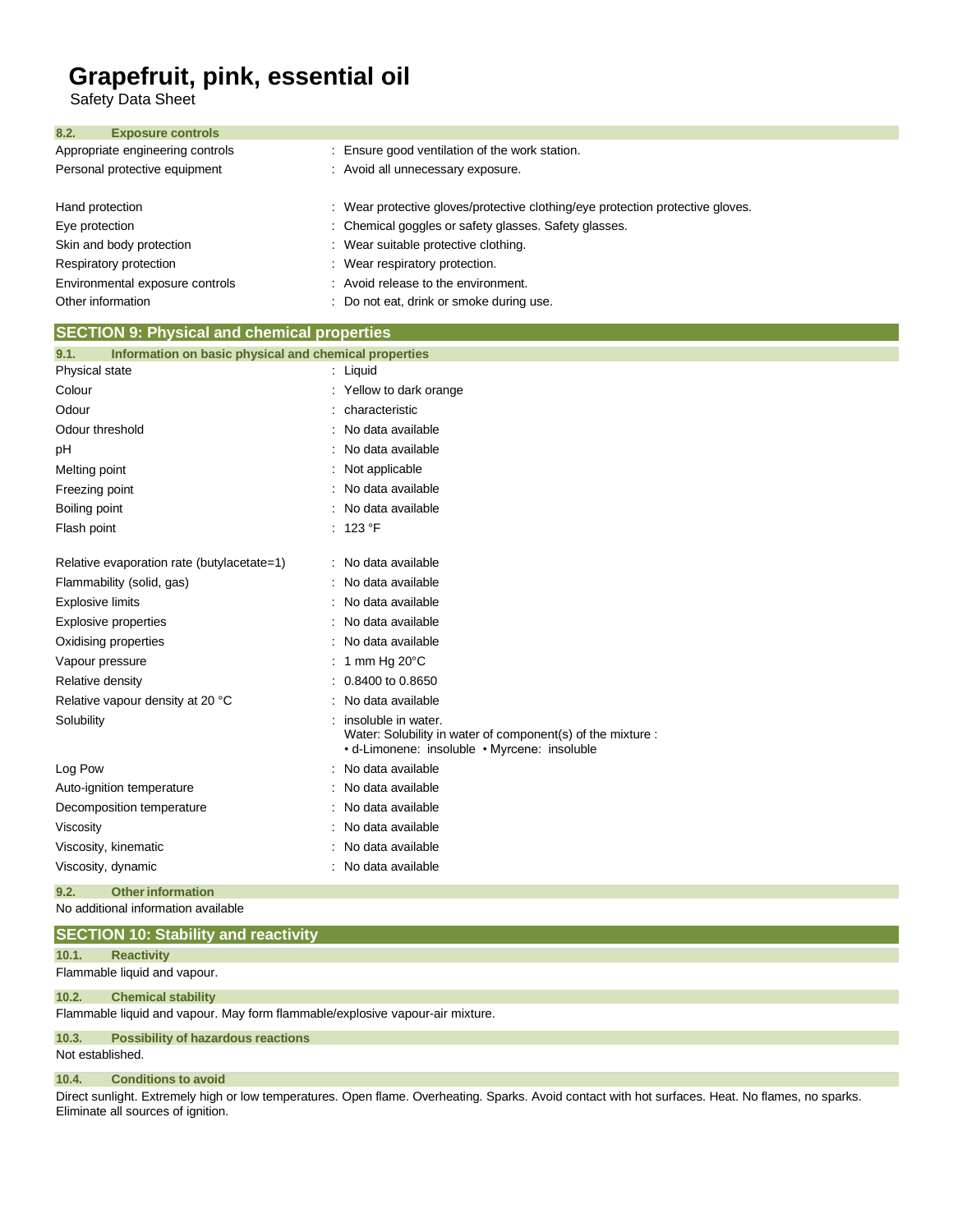Safety Data Sheet

### **10.5. Incompatible materials**

### Strong acids. Strong bases.

**10.6. Hazardous decomposition products**

fume. Carbon monoxide. Carbon dioxide. May release flammable gases.

| ramo. Odrbom monoxido. Odrbom dioxido. May Tolodoo ilaminidbio gasos.                                           |                                                                                                                                                                                        |  |  |  |
|-----------------------------------------------------------------------------------------------------------------|----------------------------------------------------------------------------------------------------------------------------------------------------------------------------------------|--|--|--|
| <b>SECTION 11: Toxicological information</b>                                                                    |                                                                                                                                                                                        |  |  |  |
| Information on toxicological effects<br>11.1.                                                                   |                                                                                                                                                                                        |  |  |  |
| : Not classified<br>Acute toxicity                                                                              |                                                                                                                                                                                        |  |  |  |
| d-Limonene (5989-27-5)                                                                                          |                                                                                                                                                                                        |  |  |  |
| LD50 oral rat                                                                                                   | 4400 mg/kg bodyweight                                                                                                                                                                  |  |  |  |
| LD50 dermal rabbit                                                                                              | > 5000 mg/kg bodyweight                                                                                                                                                                |  |  |  |
| ATE US (oral)                                                                                                   | 4400.000 mg/kg bodyweight                                                                                                                                                              |  |  |  |
| Skin corrosion/irritation                                                                                       | Causes skin irritation.                                                                                                                                                                |  |  |  |
| Serious eye damage/irritation                                                                                   | Not classified                                                                                                                                                                         |  |  |  |
| Respiratory or skin sensitisation                                                                               | May cause an allergic skin reaction.                                                                                                                                                   |  |  |  |
| Germ cell mutagenicity                                                                                          | Not classified                                                                                                                                                                         |  |  |  |
|                                                                                                                 | Based on available data, the classification criteria are not met                                                                                                                       |  |  |  |
| Carcinogenicity                                                                                                 | Not classified                                                                                                                                                                         |  |  |  |
| d-Limonene (5989-27-5)                                                                                          |                                                                                                                                                                                        |  |  |  |
| IARC group                                                                                                      | 3 - Not classifiable                                                                                                                                                                   |  |  |  |
| Reproductive toxicity                                                                                           | : Not classified                                                                                                                                                                       |  |  |  |
|                                                                                                                 | Based on available data, the classification criteria are not met                                                                                                                       |  |  |  |
| Specific target organ toxicity (single exposure)                                                                | : Not classified                                                                                                                                                                       |  |  |  |
| Specific target organ toxicity (repeated<br>exposure)                                                           | Not classified                                                                                                                                                                         |  |  |  |
| Aspiration hazard                                                                                               | May be fatal if swallowed and enters airways.                                                                                                                                          |  |  |  |
| Potential adverse human health effects and<br>symptoms                                                          | : Based on available data, the classification criteria are not met.                                                                                                                    |  |  |  |
| Symptoms/injuries after inhalation<br>Symptoms/injuries after skin contact<br>Symptoms/injuries after ingestion | May cause an allergic skin reaction.<br>Causes skin irritation. Irritation. May cause an allergic skin reaction.<br>May be fatal if swallowed and enters airways. Risk of lung oedema. |  |  |  |
| <b>SECTION 12: Ecological information</b>                                                                       |                                                                                                                                                                                        |  |  |  |

| 12.1.<br><b>Toxicity</b> |                                                         |  |
|--------------------------|---------------------------------------------------------|--|
| Ecology - general        | : Very toxic to aquatic life with long lasting effects. |  |
| Ecology - water          | : Very toxic to aquatic life with long lasting effects. |  |
| d-Limonene (5989-27-5)   |                                                         |  |
| LC50 fish 1              | 720 µg/l (96 h; Pimephales promelas; Lethal)            |  |
| EC50 Daphnia 1           | 0.36 mg/l (48 h; Daphnia magna; GLP)                    |  |
| LC50 fish 2              | 702 µg/l (96 h; Pimephales promelas)                    |  |
| Threshold limit algae 1  | 150 mg/l (72 h; Desmodesmus subspicatus; GLP)           |  |
| Threshold limit algae 2  | 2.62 mg/l (72 h; Desmodesmus subspicatus)               |  |

| <b>Persistence and degradability</b><br>12.2. |                                                                                                                   |  |
|-----------------------------------------------|-------------------------------------------------------------------------------------------------------------------|--|
| <b>GRAPEFRUIT OIL (8016-20-4)</b>             |                                                                                                                   |  |
| Persistence and degradability                 | May cause long-term adverse effects in the environment.                                                           |  |
| d-Limonene (5989-27-5)                        |                                                                                                                   |  |
| Persistence and degradability                 | May cause long-term adverse effects in the environment. Readily biodegradable in water.<br>Adsorbs into the soil. |  |
| ThOD                                          | 3.29 g $O_2$ /g substance                                                                                         |  |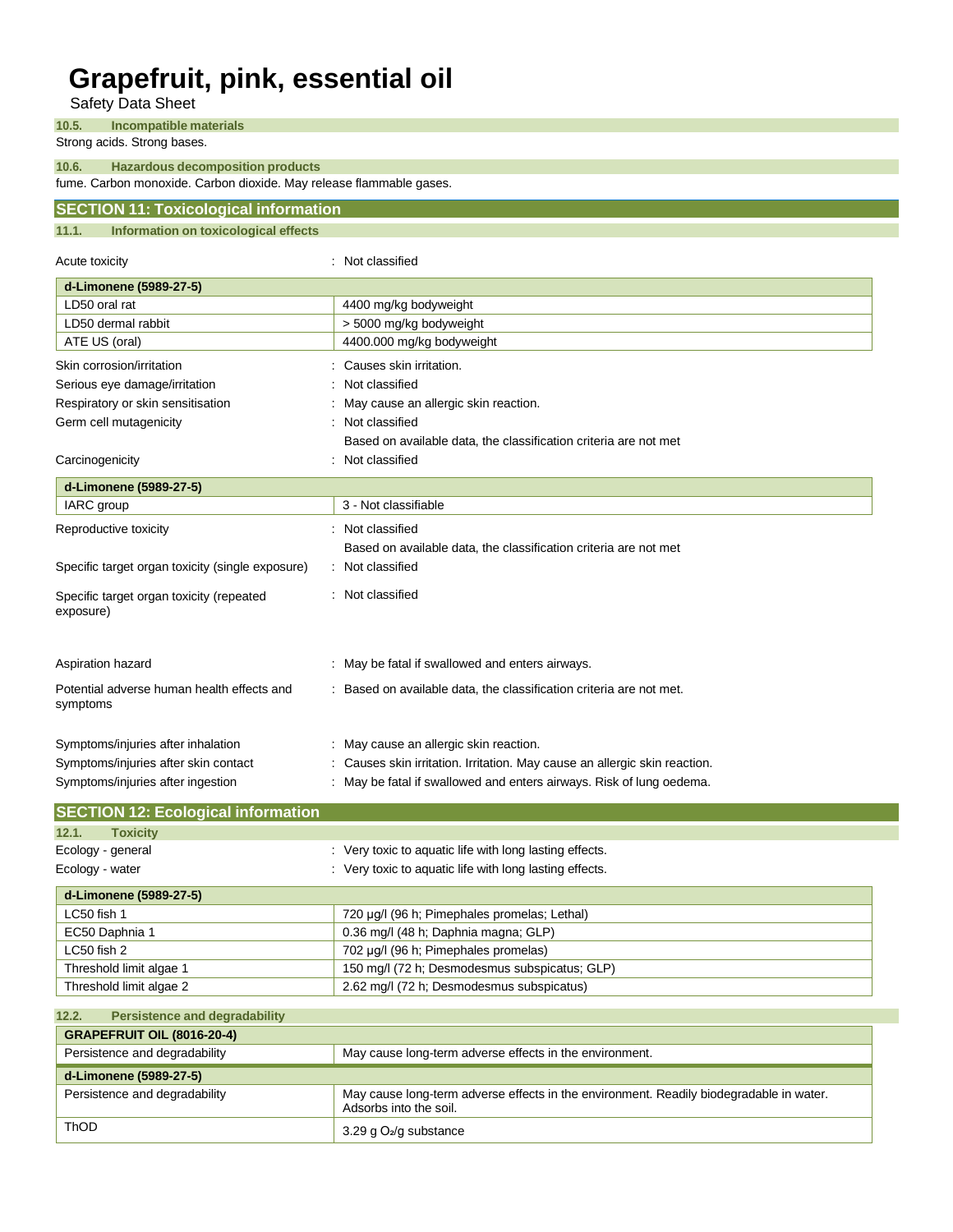Safety Data Sheet

| Safety Data Sheet                                                                    |                                                                                                                                                      |  |
|--------------------------------------------------------------------------------------|------------------------------------------------------------------------------------------------------------------------------------------------------|--|
| Myrcene (123-35-3)                                                                   |                                                                                                                                                      |  |
| Persistence and degradability<br>No data available.                                  |                                                                                                                                                      |  |
| 12.3.<br><b>Bioaccumulative potential</b>                                            |                                                                                                                                                      |  |
| <b>GRAPEFRUIT OIL (8016-20-4)</b>                                                    |                                                                                                                                                      |  |
| Bioaccumulative potential<br>Not established.                                        |                                                                                                                                                      |  |
| d-Limonene (5989-27-5)                                                               |                                                                                                                                                      |  |
| BCF fish 1                                                                           | 864.8 - 1022 (Pisces; Fresh weight)                                                                                                                  |  |
| Log Pow                                                                              | 4.38 (Experimental value; OECD 117: Partition Coefficient (n-octanol/water), HPLC method;<br>37 °C)                                                  |  |
| Bioaccumulative potential                                                            | Not established. Bioaccumulative potential.                                                                                                          |  |
| <b>Myrcene (123-35-3)</b>                                                            |                                                                                                                                                      |  |
| Bioaccumulative potential                                                            | No data available.                                                                                                                                   |  |
| 12.4.<br><b>Mobility in soil</b>                                                     |                                                                                                                                                      |  |
| No additional information available                                                  |                                                                                                                                                      |  |
|                                                                                      |                                                                                                                                                      |  |
| 12.5.<br><b>Other adverse effects</b>                                                |                                                                                                                                                      |  |
| Effect on the global warming                                                         | : No known ecological damage caused by this product.                                                                                                 |  |
| Other information                                                                    | : Avoid release to the environment.                                                                                                                  |  |
| <b>SECTION 13: Disposal considerations</b>                                           |                                                                                                                                                      |  |
| 13.1.<br><b>Waste treatment methods</b>                                              |                                                                                                                                                      |  |
| Waste treatment methods                                                              | : Dispose of contents/container in accordance with licensed collector's sorting instructions.                                                        |  |
| Waste disposal recommendations                                                       | : Dispose in a safe manner in accordance with local/national regulations. Dispose in a safe<br>manner in accordance with local/national regulations. |  |
| Additional information                                                               | : Handle empty containers with care because residual vapours are flammable. Flammable<br>vapours may accumulate in the container.                    |  |
| Ecology - waste materials                                                            | : Avoid release to the environment. Hazardous waste due to toxicity.                                                                                 |  |
| <b>SECTION 14: Transport information</b>                                             |                                                                                                                                                      |  |
| <b>Department of Transportation (DOT)</b>                                            |                                                                                                                                                      |  |
| In accordance with DOT                                                               |                                                                                                                                                      |  |
| Not regulated for transport                                                          |                                                                                                                                                      |  |
| <b>TDG</b>                                                                           |                                                                                                                                                      |  |
| Passenger Carrying Road Vehicle or Passenger : III<br>Carrying Railway Vehicle Index |                                                                                                                                                      |  |
| <b>Transport by sea</b>                                                              |                                                                                                                                                      |  |
| UN-No. (IMDG)                                                                        | : 1169                                                                                                                                               |  |

Proper Shipping Name (IMDG) : EXTRACTS, AROMATIC, LIQUID Class (IMDG) **:** 3 - Flammable liquids MFAG-No : 127;128

**Air transport**

UN-No. (IATA) : 1169 Proper Shipping Name (IATA) : Extracts, aromatic, liquid Class (IATA)  $\qquad \qquad$  : 3 - Flammable Liquids Packing group (IATA) : III - Minor Danger Civil Aeronautics Law **: Flammable liquids** 

Packing group (IMDG)  $\qquad \qquad \qquad$  : III - substances presenting low danger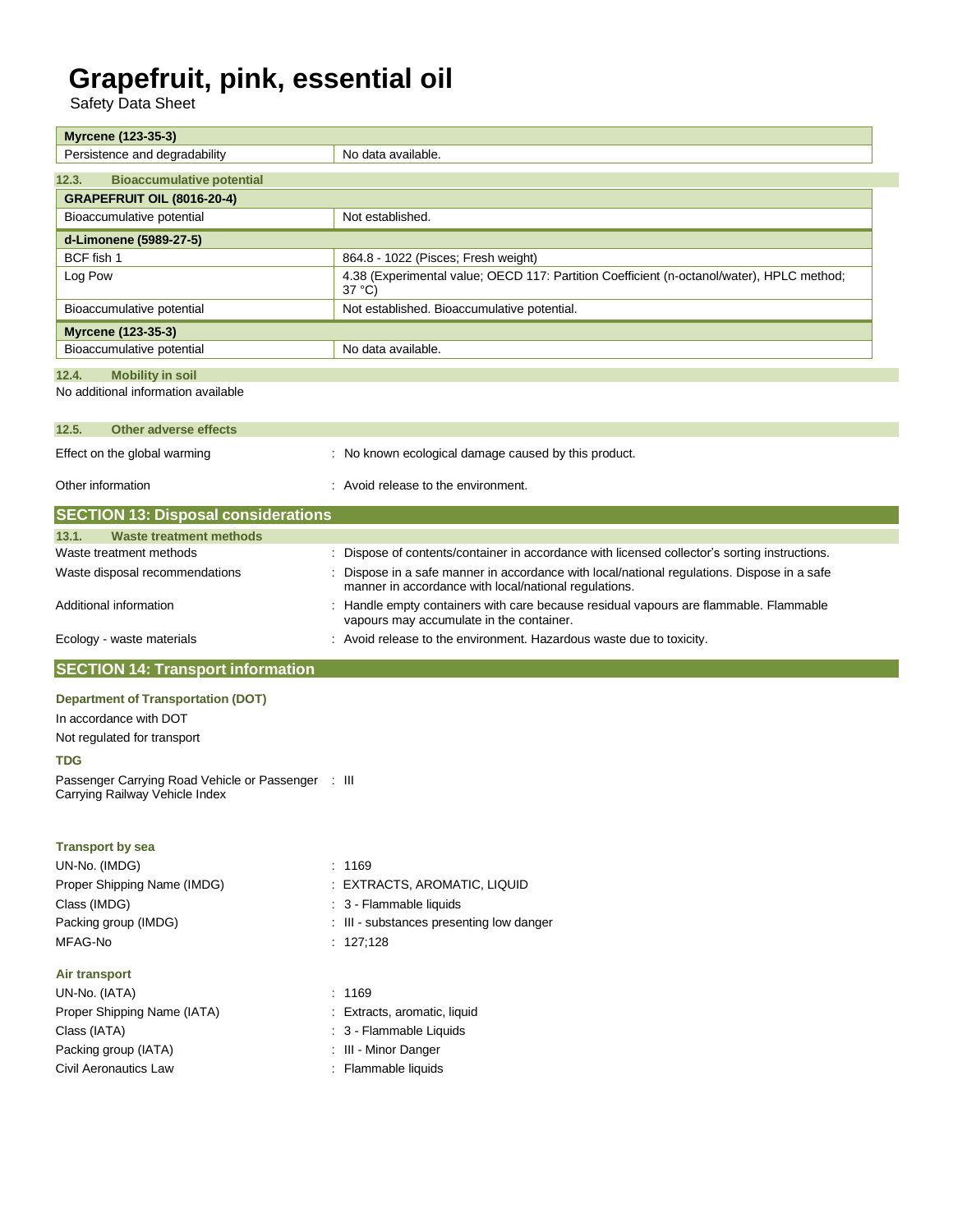Safety Data Sheet

#### **SECTION 15: Regulatory information**

#### **15.1. US Federal regulations**

#### **GRAPEFRUIT OIL (8016-20-4)**

Listed on the United States TSCA (Toxic Substances Control Act) inventory

#### **d-Limonene (5989-27-5)**

Listed on the United States TSCA (Toxic Substances Control Act) inventory

#### **Myrcene (123-35-3)**

Listed on the United States TSCA (Toxic Substances Control Act) inventory

#### **15.2. International regulations**

#### **CANADA**

No additional information available

#### **EU-Regulations**

No additional information available

#### **National regulations**

No additional information available

#### **15.3. US State regulations**

| <b>Myrcene (123-35-3)</b>                                   |                                                                   |                                                                              |                                                                            |                                      |
|-------------------------------------------------------------|-------------------------------------------------------------------|------------------------------------------------------------------------------|----------------------------------------------------------------------------|--------------------------------------|
| U.S. - California -<br>Proposition 65 -<br>Carcinogens List | U.S. - California -<br>Proposition 65 -<br>Developmental Toxicity | U.S. - California -<br>Proposition 65 -<br>Reproductive Toxicity -<br>Female | U.S. - California -<br>Proposition 65 -<br>Reproductive Toxicity -<br>Male | Non-significant risk<br>level (NSRL) |
| Yes                                                         | No                                                                | No                                                                           | No                                                                         |                                      |

#### **SECTION 16: Other information**

#### Revision date : 04/30/2015

Data sources **Superint Studies : REGULATION (EC) No 1272/2008 OF THE EUROPEAN PARLIAMENT AND OF THE** COUNCIL of 16 December 2008 on classification, labelling and packaging of substances and mixtures, amending and repealing Directives 67/548/EEC and 1999/45/EC, and amending Regulation (EC) No 1907/2006.

#### Other information in the set of the set of the set of the set of the set of the set of the set of the set of the set of the set of the set of the set of the set of the set of the set of the set of the set of the set of the

#### Full text of H-statements:

| Aquatic Acute 1   | Hazardous to the aquatic environment - Acute Hazard, Category 1                               |
|-------------------|-----------------------------------------------------------------------------------------------|
| Aquatic Chronic 1 | Hazardous to the aquatic environment - Chronic Hazard, Category                               |
| Asp. Tox. 1       | Aspiration hazard, Category 1                                                                 |
| Flam. Lig. 3      | Flammable liquids, Category 3                                                                 |
| Skin Irrit, 2     | Skin corrosion/irritation, Category 2                                                         |
| Skin Sens, 1      | Sensitisation - Skin, Category 1                                                              |
| Skin Sens, 1B     | Sensitisation - Skin, category 1B                                                             |
| STOT SE 3         | Specific target organ toxicity - Single exposure, Category 3,<br>Respiratory tract irritation |
| H <sub>226</sub>  | Flammable liquid and vapour                                                                   |
| H304              | May be fatal if swallowed and enters airways                                                  |
| H315              | Causes skin irritation                                                                        |
| H317              | May cause an allergic skin reaction                                                           |
| H335              | May cause respiratory irritation                                                              |
| H400              | Very toxic to aquatic life                                                                    |
| H410              | Very toxic to aquatic life with long lasting effects                                          |